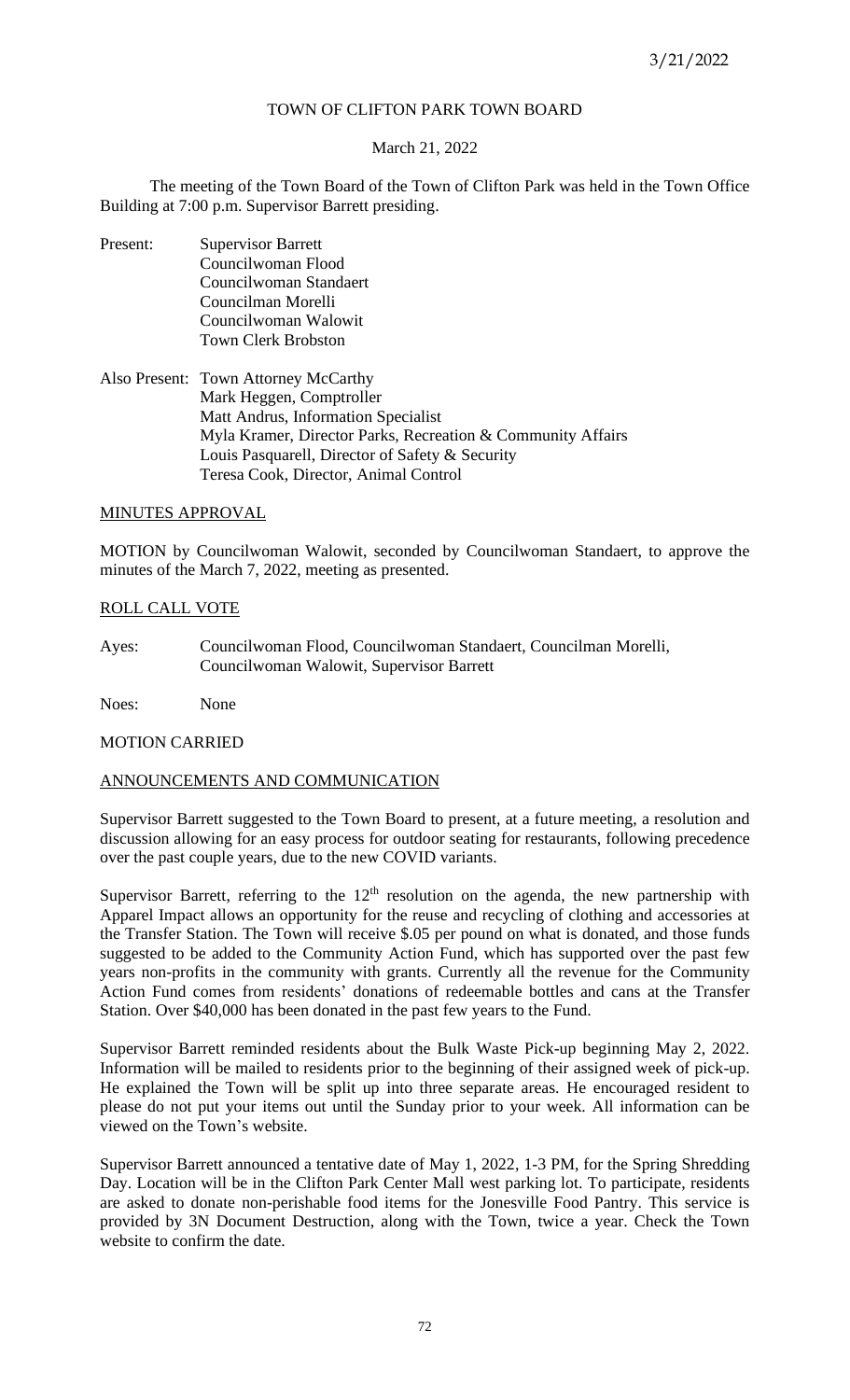Supervisor Barrett stated Town Board members are reviewing the ARPA Funds grant program applications for non-profits. The Town has \$200,000 available for this program and the County has Two Million Dollars available. Supervisor inquired if there are any questions from the Town Board about the applications or applicants, to notify his Confidential Secretary Jean Spiegel.

Councilwoman Flood announced the Town will partner with St. Nicholas Ukrainian Catholic Church, Watervliet, in hosting a medical supply drive to benefit the people of Ukraine on Sunday, March 27 from 1:30-4:00 PM at the Clifton Park Senior Community Center. Donations of medical supplies and monetary are requested. Supply list is posted on the Town's website. Tim Smiths' BBQ Shack will be on-site donating a portion of proceeds. There will be Ukrainian T-shirts, flags, pins and more for purchase, with proceeds going towards humanitarian aid in Ukraine.

Councilman Morelli stated it is a great opportunity for Town residents/scouts/groups to support what has been going on in the Ukraine.

Councilwoman Standaert reminded residents while preparing for Bulk Waste Pick-up to consider donating slightly used furnishings, building materials and supplies to ReStore, Habitat for Humanity Store. A designated container is available at the Town Transfer Station for the items. Larger items can be picked-up at your home by calling ReStore. Profits generated from these items go toward building new homes through Habitat for Humanity. Additional information is on the Town website.

Councilwoman Standaert reminded residents of Clean-Up Day, April 23, 2022, registrations are on the Town's website. All are welcome to participate.

## PUBLIC HEARING DOG LICENSE FEES, 7:05 PM

Public hearing opened at 7:14 PM

Town Clerk Brobston read the legal notice advertised in the Gazette on March 9, 2022.

Terri Cook, Director Animal Control, explained the license fees for spay/neutered dogs have not been increased since 1945. With the increase in postage being \$.58, the Town needs to catch up with the expenses. The proposal will be a total of \$6.00 for spayed and neutered dogs. The Town will keep \$5.00 and \$1.00 goes to the NYS Population Fund, which is State mandatory.

Director Animal Control Cook reminded residents that State law requires all dogs to be licensed in the Town/City/Village you live in. License requirements are a current rabies certificate and if neutered or spayed, something showing and fee.

No one in the public wished to be heard.

Public hearing closed at 7:17 PM.

# PRESENTATION-TREE COMMITTEE

Councilwoman Standaert explained for the past year and half the Tree Committee has been working on earning an Arbor Day Foundation's Tree City USA designation. The Committee is proud to announce the Town of Clifton Park is now a Tree City USA designated Town! Allot of work by the Committee and Town went into the program to receive this designation. For instance, the Town had an Arbor Day recognition, established a GREEN Committee and the Town needed to spend \$2 per capita annually towards planting, care and removal of diseased trees. The Town had surpassed that. Thank you to the Buildings & Grounds and Highway Departments for caring for the trees in town. The final qualification, that was met, was passing a Tree Ordinance.

Tree City USA Arbor Day Foundation plaque, road signs and a flag were presented to the Town.

Councilwoman Standaert thanked the Tree Committee for their work on the project.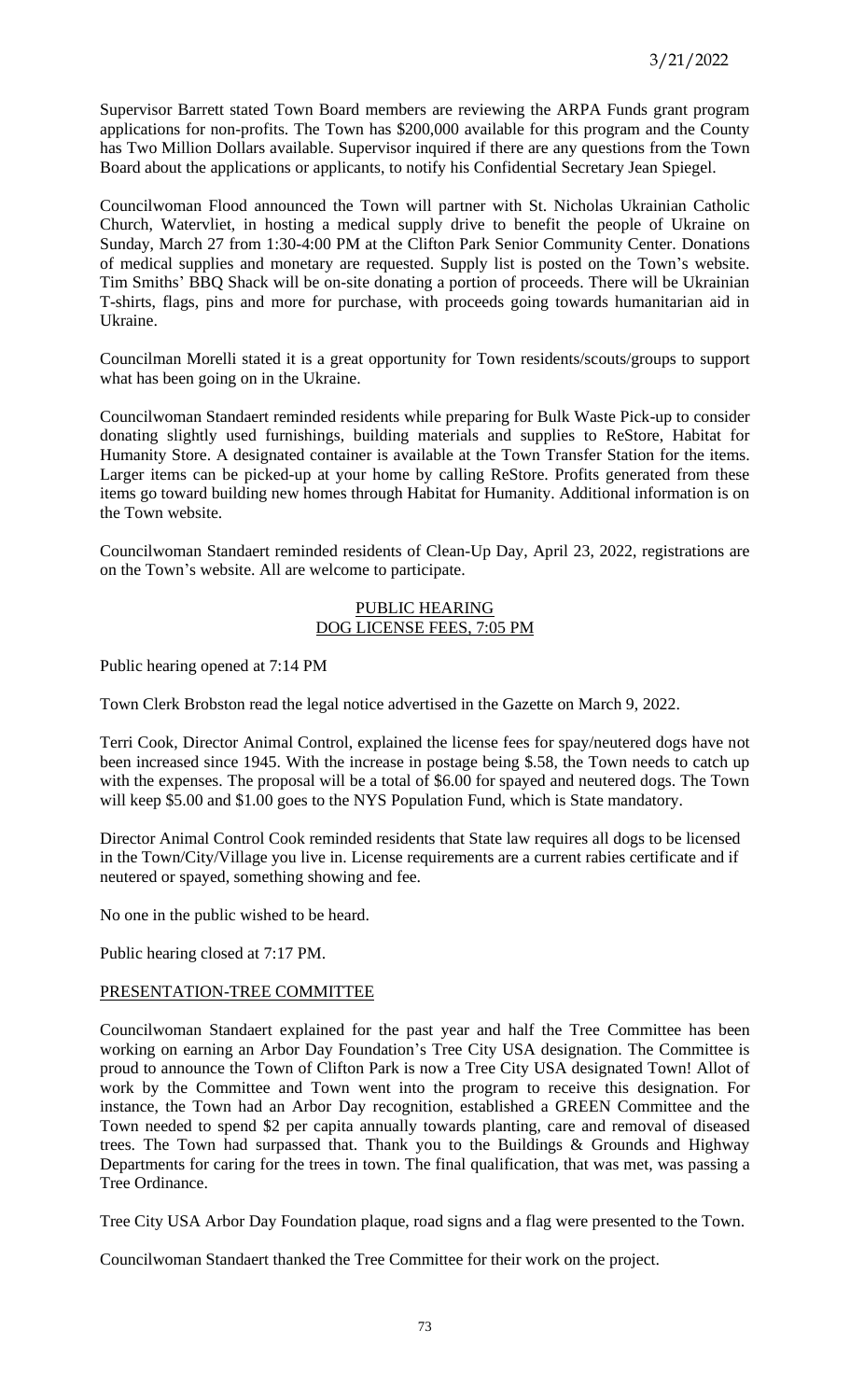#### **RESOLUTIONS**

Resolution No. 74 of 2022, a resolution adopting Local Law No. 1 of 2022, amending Chapter 92-3 of Town Code pertaining to dog license fees.

Introduced by Councilwoman Standaert, who moved its adoption, seconded by Councilwoman Flood.

WHEREAS, the Director of Animal Control has requested an increase in dog licensing fees, and

WHEREAS, on March 21, 2022, the Town Board held a public hearing to receive comments regarding the proposal to amend the dog licensing fees, and

WHEREAS, the fee schedule for dog licenses is contained in Chapter 92-3 of the Town Code, and

WHEREAS, the Town Board wishes to amend Chapter 92-3 of the Town Code to establish a fee of \$5.00 for a spayed or neutered dog, plus a State surcharge; now, therefore, be it

RESOLVED, that the Town Board adopts Local Law No. 1 of 2022, a local law amending Chapter 92-3 of Town Code, as amended, and be it further

RESOLVED, that the Town Clerk is directed to publish notice.

**MOTION** to amend the above resolution by Supervisor Barrett, seconded by Councilman Morelli, to include effective date of May 1, 2022.

## ROLL CALL VOTE

Ayes: Councilwoman Flood, Councilwoman Standaert, Councilman Morelli, Councilwoman Walowit, Supervisor Barrett

Noes: None

## **MOTION CARRIED**

#### ROLL CALL VOTE FOR AMENDED RESOLUTION

Ayes: Councilwoman Flood, Councilwoman Standaert, Councilman Morelli, Councilwoman Walowit, Supervisor Barrett

Noes: None

#### DECLARED ADOPTED

Resolution No. 75 of 2022, a resolution to classify a potential legislative action to amend the zoning code through an amendment to Planned Development District No. 37; Eagle Crest Plantation, and to issue a negative declaration regarding the potential action.

Introduced by Councilman Morelli, who moved its adoption, seconded by Councilwoman Flood.

WHEREAS, an application has been presented to the Town Board for an amendment to the existing Planned Development District legislation for Eagle Crest Recreation golf and sports complex, to provide for a year-round indoor/outdoor sports facility with a synthetic turf indoor field within a tension fabric structure, an outdoor illuminated synthetic turf field, and a turf practice field, and

WHEREAS, the applicant has prepared and submitted a Long Form Environmental Assessment Form for the review of the proposed legislation, and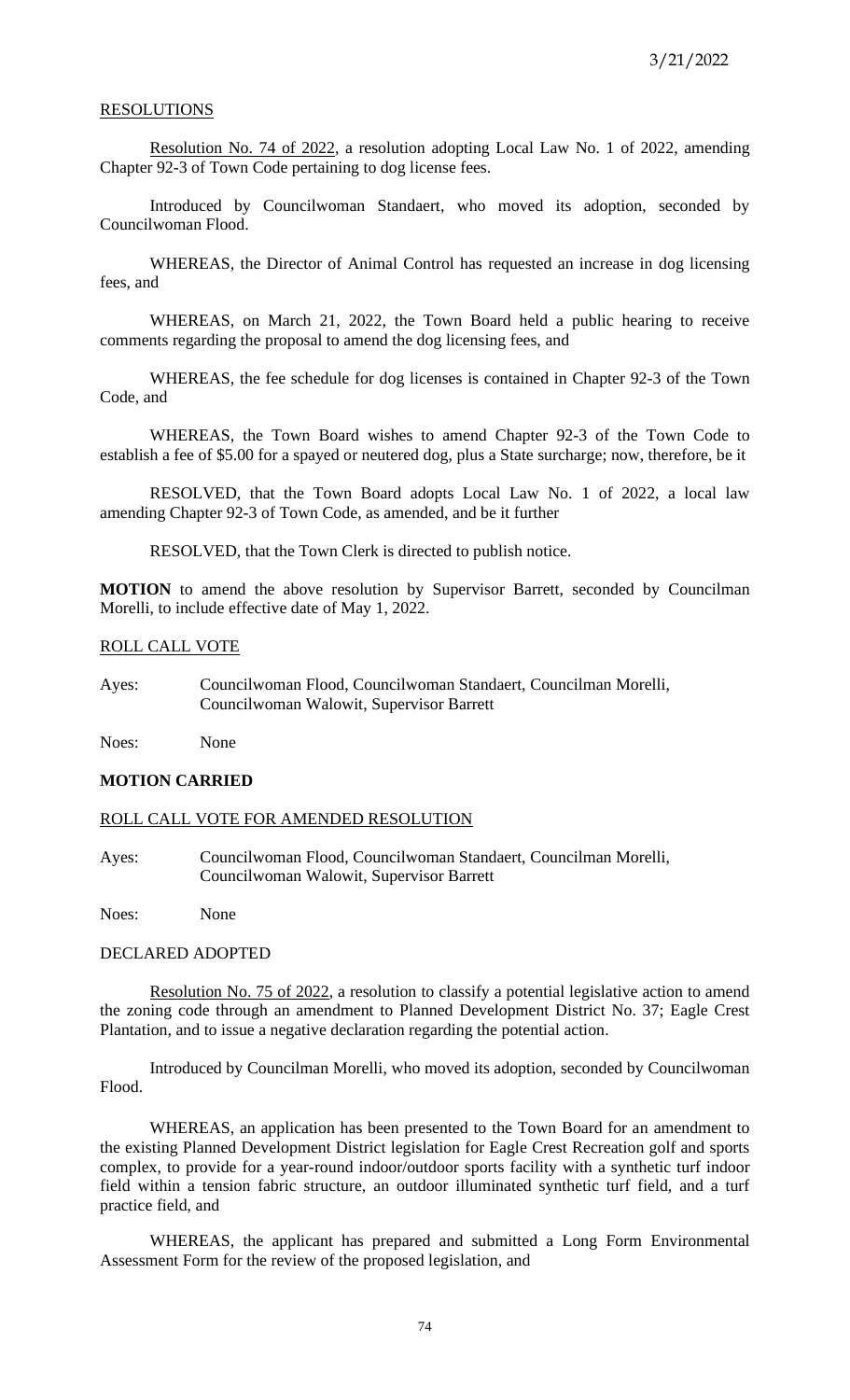WHEREAS, the Town Planning staff have reviewed the proposal, pursuant to the State Environmental Quality Review Act, and have prepared Parts 2 and 3 of the EAF, recommending that the Town Board classify the proposed legislative action as a Type I action, consistent with 6 NYCRR 617.4 and have prepared a draft determination of non-significance for the project, and

WHEREAS, Planning Director John Scavo recommends the issuance of a Negative Declaration for the board's determination of significance, relative to the requested legislative amendment to the Zoning district, and

WHEREAS, the Town Board has reviewed the Environmental Assessment Forms, and draft determination of non-significance, attached, prepared by Planning staff; now, therefore, be it

RESOLVED, that the Town Board, as Lead Agency, accepts the recommendation of the Town's Planning staff and hereby determines that the adoption of the proposed local law would constitute a Type I action, pursuant to SEQRA if adopted, and would not have a negative impact on the environment; and be it further

RESOLVED, that this resolution shall take effect immediately.

# ROLL CALL VOTE

Ayes: Councilman Morelli, Supervisor Barrett

Noes: Councilwoman Flood, Councilwoman Standaert, Councilwoman Walowit

# **DECLARED DENIED**

Town Attorney McCarthy explained the above resolution is a statutory procedural prerequisite of the PDD process.

Resolution No. 76 of 2022, a resolution adopting Local Law No. \_\_\_ of 2022, to amend the Planned Development District No. 37; Eagle Crest Plantation, previously established for the premises by amending Local Law No. 8 of 1993, of the Town Code, entitled "Local Law Relating to Zoning for the Town of Clifton Park".

Introduced by Councilwoman Flood, who moved its adoption, seconded by Councilwoman Walowit.

WHEREAS, an application has been presented to the Town Board for a change in the Zoning Code to amend an existing Planned Development District encompassing the existing Eagle Crest Plantation complex, providing for year-round indoor/outdoor sports facilities within the portion of the complex known as Players Park, and

WHEREAS, on December 21, 2021, the Planning Board provided an advisory opinion containing detailed opinions, comments and concerns relating to the proposal, but without a formal recommendation to approve or deny the application for amendments to the zoning legislation, and

WHEREAS, on December 17, 2021, the Saratoga County Planning Board issued a review letter under Section 239-m of the NYS General Municipal Law, recommending the approval of the zoning change with recommendations, and

WHEREAS, the Town Board conducted a public hearing on the proposed legislation on February 14, 2022, to receive comment for and against the proposal, and

WHEREAS, the Town Board has reviewed the proposed zoning amendment, pursuant to the State Environmental Quality Review Act, and has issued a negative declaration pursuant to the Act, and has now completed all procedural actions necessary to bring the proposal to a vote before the Town Board, and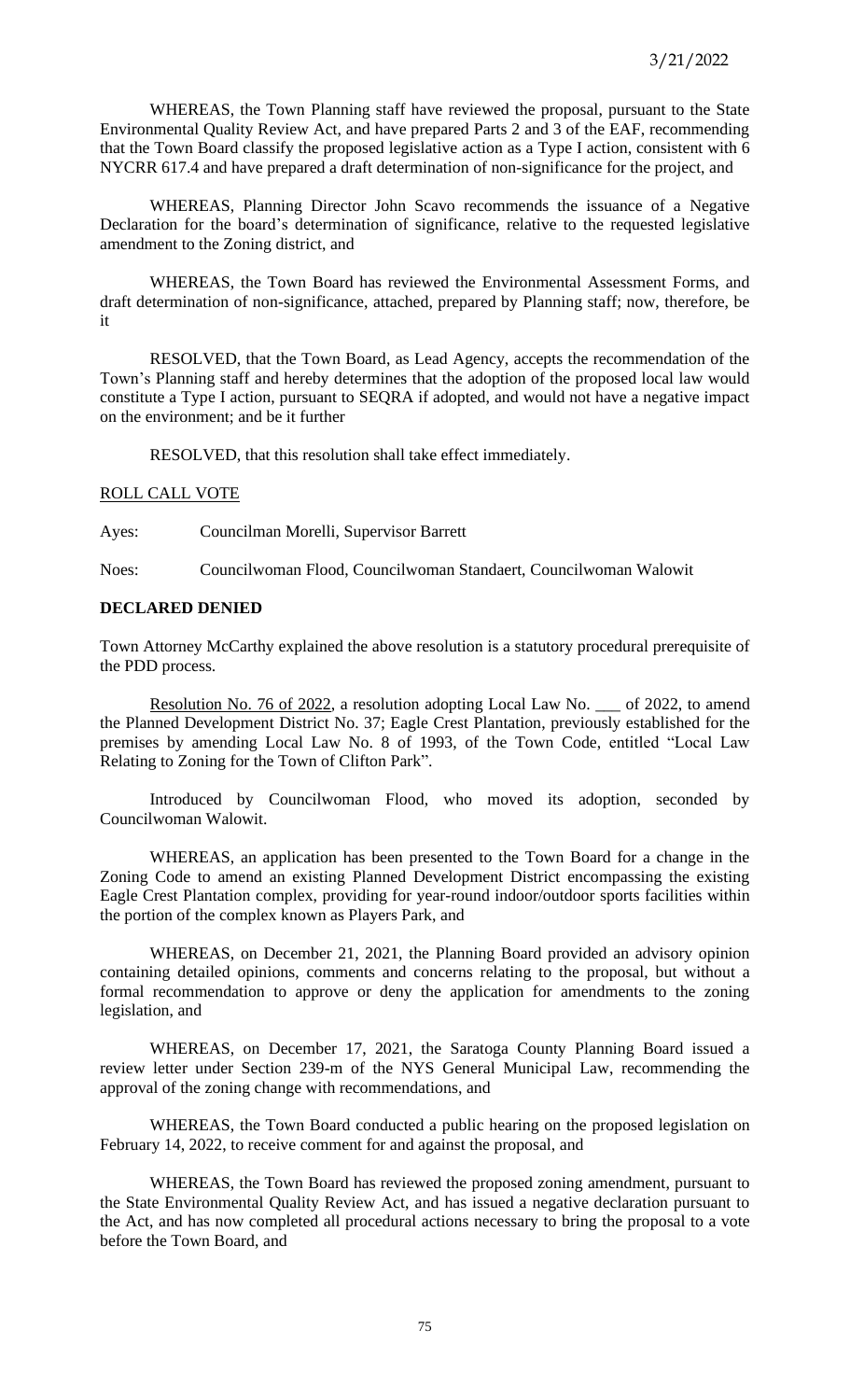WHEREAS, that after due consideration of the petitioner's application and project details; now, therefore, be it

RESOLVED, that Local law No. \_\_\_ of 2022, a local law amending A217-786 of the Town Code, to provide for the construction of an indoor/outdoor sports facility and indoor turf field, as written in the attached amendment is hereby adopted; and be it further

RESOLVED, that the Town Clerk file said notice with the New York State Department of State, as required by law.

## ROLL CALL VOTE

Ayes: None

Noes: Councilwoman Flood, Councilwoman Standaert, Councilman Morelli, Councilwoman Walowit, Supervisor Barrett

## **DECLARED DENIED**

Supervisor Barrett stated since the Sportsplex in Halfmoon closed, there is a need in the area for indoor fields. He explained, based on how the property use has evolved over the years, it is no surprise that the property owners want to consider a change of use for the property. However, the current proposal is not appropriate for this location in his opinion. The proposed area is primarily a residential area and very close to the proximity to the limits of the proposal. Based on the fact that the proposal would create significant impact, he will be voting no.

Councilman Morelli considered Town Code Chapter 208-71, which refers to the purpose of a PDD and gives the Town Board the ability to encourage innovation and development and come up with the most efficient use of land. The five objectives were read. Chapter 208-72 refers to how a PDD should take into consideration the surrounding area and the underlying zoning. The proposed area is in the CR Zone and the proposal would not be acceptable in the CR Zone. The proposal goes against the zoning and what the previous Town Board approved as a Comprehensive Plan.

Resolution No. 77 of 2022, a resolution authorizing the hiring of Donald C. Milos and Scott K. Westfall as part-time Security Officers.

Introduced by Councilwoman Walowit, who moved its adoption, seconded by Councilwoman Standaert.

WHEREAS, vacancies exist for part-time security officers, and

WHEREAS, Donald C. Milos, 6D Brookside Meadows Road, Ballston Lake, and Scott K. Westfall, 3 Yorkshire Terrace, Clifton Park, have successfully passed the Civil Service Exam, and

WHEREAS, Louis Pasquarell, Director of Safety & Security, has recommended that Donald Milos and Scott Westfall be hired to fill the positions of the part-time Security Officers; now, therefore, be it

RESOLVED, that Donald C. Milos and Scott K. Westfall be appointed as part-time Security Officers at Grade 5, Step 1, to be paid \$24.20/ hour, according to the most recent collective bargaining agreement, from A-3120-E4010 (General Fund - Security-Part Time Security Officer), effective immediately.

# ROLL CALL VOTE

Ayes: Councilwoman Flood, Councilwoman Standaert, Councilman Morelli, Councilwoman Walowit, Supervisor Barrett Noes: None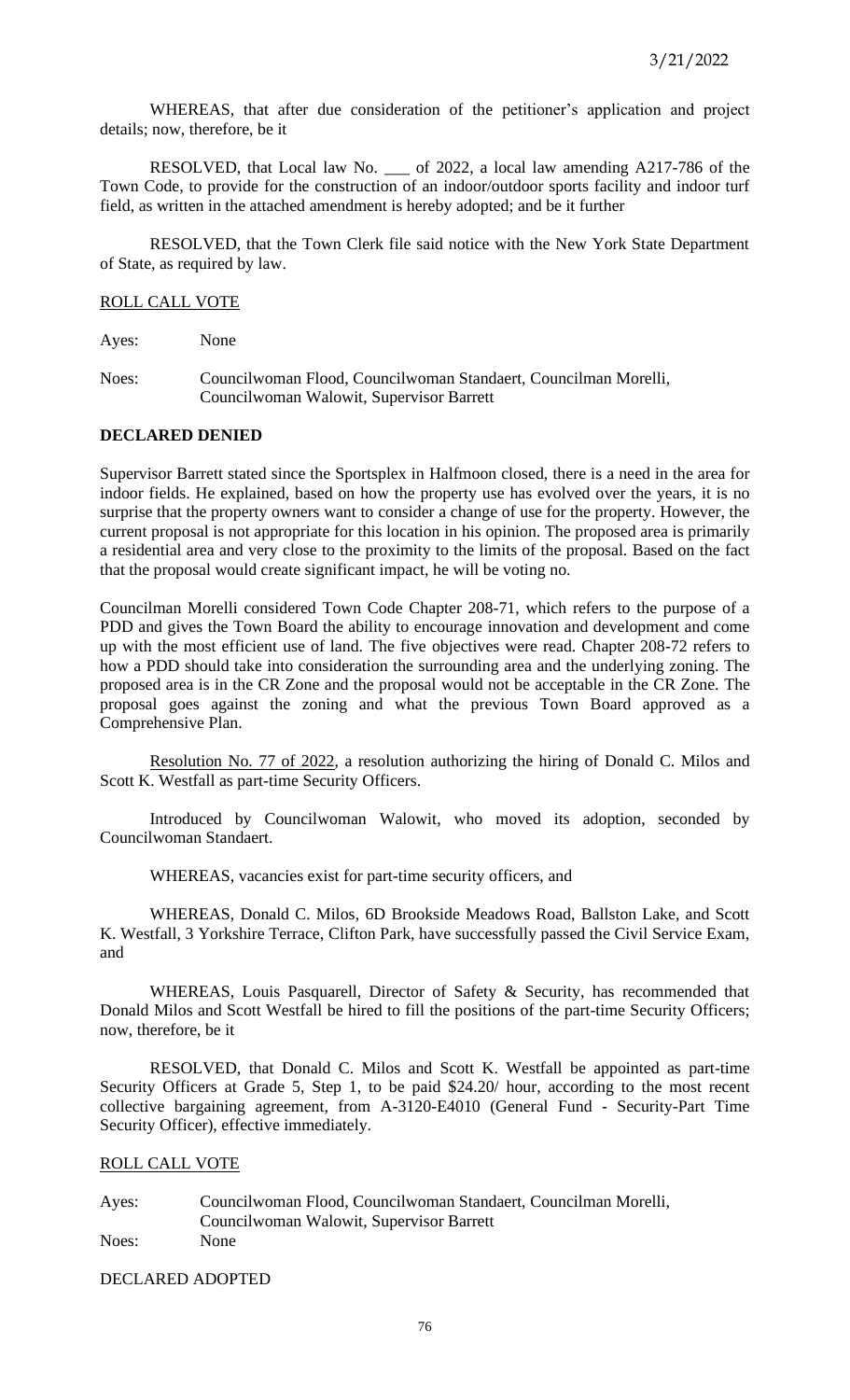Resolution No. 78 of 2022, a resolution establishing the position of Recreation Leader within the Office of Parks and Recreation.

Introduced by Councilwoman Flood, who moved its adoption, seconded by Councilwoman Standaert.

WHEREAS, the Director of Parks, Recreation and Community Affairs has identified a need for additional staff to assist in more efficient operations of the Parks and Recreation Department, and

WHEREAS, the Director of Parks, Recreation and Community Affairs has recommended that the position of Recreation Leader be established in Clifton Park, and has asked for authorization to begin a hiring process to fill the position through a canvas of the existing Civil Service certification list, to conduct interviews for the Recreation Leader position; now, therefore, be it

RESOLVED, that the Town Board hereby establishes the position of Recreation Leader, as a Grade 4, Step 1, to be paid \$21.94/hour as a half-time position, per the part-time and halftime matrix, and pursuant to the attached job description, and be it further

RESOLVED, that the Director of Parks, Recreation and Community Affairs is authorized to begin interviewing candidates on the list for this position, to work up to 25 hours per week, and will be eligible for benefits as a half-time employee; and be it further

RESOLVED, that the funds will come from unreserved fund balance and will be transferred upon hire date.

## ROLL CALL VOTE

Ayes: Councilwoman Flood, Councilwoman Standaert, Councilwoman Walowit

Noes: Councilman Morelli, Supervisor Barrett

## DECLARED ADOPTED

Director Parks, Recreation & Community Affairs Myla Kramer explained, a position in the Parks & Recreation Department was eliminated in 2014 when the senior clerk was promoted to a Department Head position and the senior clerk position was left vacant. Programming slowed down due to the additional clerical work distributed to current staff. In addition, the Department lost a volunteer who ran very popular nature programs. It is anticipated that the new position will pick up the abandoned programs in addition to increase the programs.

Councilwoman Standaert stated usually this time of year the Parks & Recreation Department seeks full time seasonal help, April-August, to support the department through it's busiest time. Through the years it has been a difficult position to fill. This new position will fill that need.

Supervisor Barrett stated using sub-contractors for programs has been very successful for the Town. Technology has been invested into the department as well. Supervisor questioned if the seasonal position would be staffed as well as the new position.

Ms. Kramer stated they would like to staff the seasonal position starting in April, as well as the Recreation Leader starting in May. It has been difficult to find staff for the seasonal position. If the Recreation Leader position starting in May is filled, the department will not need the seasonal position.

Supervisor Barrett stated the seasonal position has been held by individuals of various ages and skills. He has not seen a deficiency in the quality of work of the seasonal people that have been hired for that position. Considering it is now the end of March it does not sound like there is someone in place to fill the position. Technology has been added. He would like new positions to be discussed during the budget process. He can see a Recreation Leader position and eliminating the seasonal position.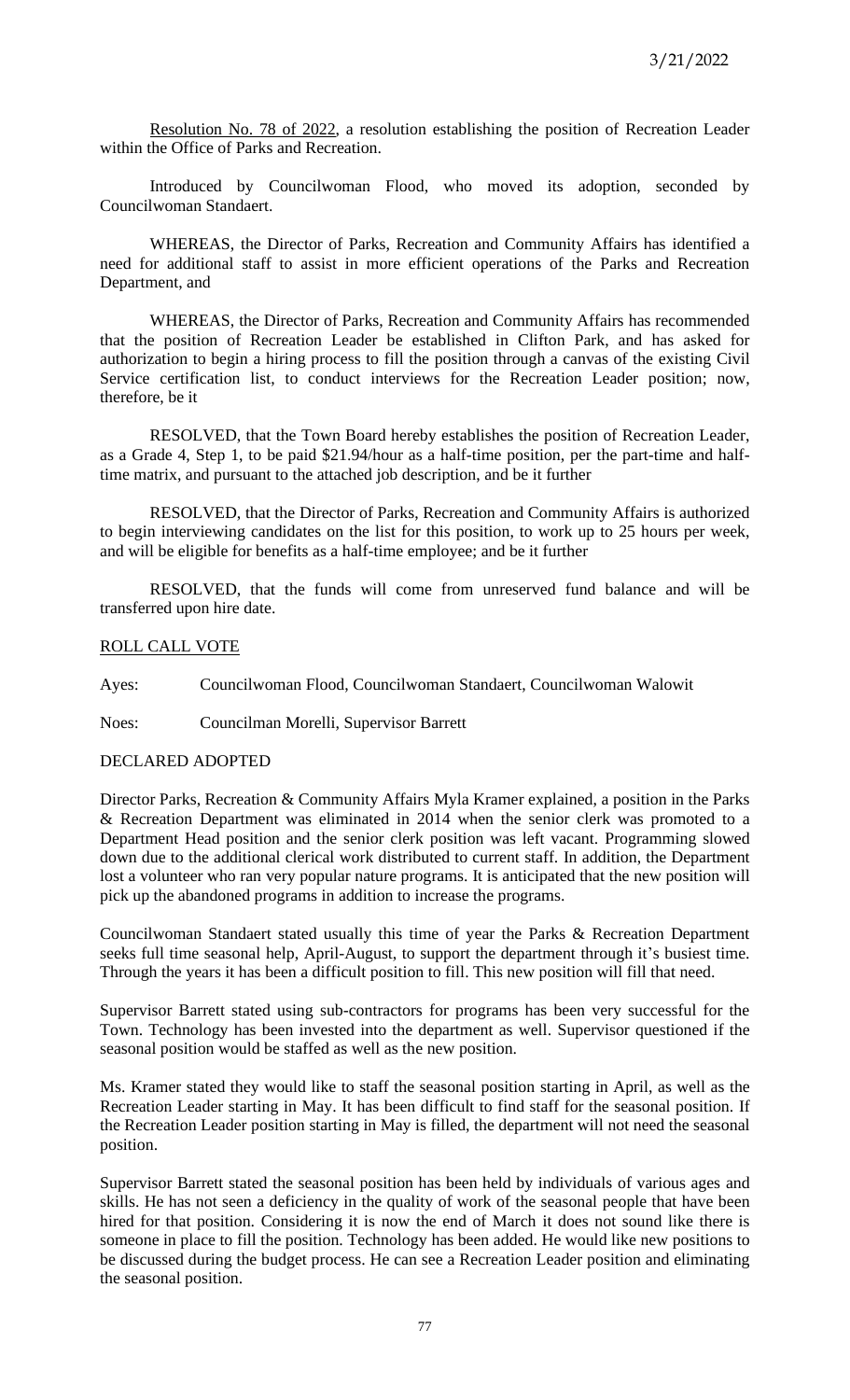Councilwoman Flood would like to see a consistent person creating and continuing nature programs for the kids be year-round.

Councilman Morelli stated he thinks the budget process time is when new positions should be discussed.

Resolution No. 79 of 2022, a resolution authorizing the hiring of Larry Rorick as an Adventure Challenge Facility Coordinator for the 2022 summer season.

Introduced by Councilwoman Flood, who moved its adoption, seconded by Councilwoman Standaert.

WHEREAS, Myla Kramer, Director of Parks, Recreation and Community Affairs, has requested authorization to retain staff to conduct the Adventure Challenge Course for 2022, and

WHEREAS, Ms. Kramer has recommended that Larry Rorick, 24 Fieldstone Drive, Ballston Lake, be hired as an Adventure Challenge Facility Coordinator for the 2022 Adventure Challenge Program; now, therefore, be it

RESOLVED, that Larry Rorick, 24 Fieldstone Drive, Ballston Lake, be appointed as Facility Coordinator, effective March 22 through October 31, 2022, to be paid a total amount not to exceed \$5,000 for the season (\$147.05/week), from A-7621-E2350 (P&R -Project Adventure - Coordinator).

# ROLL CALL VOTE

Ayes: Councilwoman Flood, Councilwoman Standaert, Councilman Morelli, Councilwoman Walowit, Supervisor Barrett

Noes: None

#### DECLARED ADOPTED

Resolution No. 80 of 2022, a resolution appointing members to the Emergency Services Advisory Board (ESAB).

Introduced by Councilman Morelli, who moved its adoption, seconded by Councilwoman Walowit.

 WHEREAS, due to the resignation of Duane Lindsey an opening exists for a member representing the Vischer Ferry Fire Department to the ESAB, and

WHEREAS, vacancies also exist for alternates to the ESAB representing the Ballston Lake Fire Department and the Rexford Fire Department, and

WHEREAS, Supervisor Barrett has recommended that James Grant Keeler, as shown on Schedule A, be appointed for the remainder of Duane Lindsey's 3-year term, term to expire 12/31/2022, and

WHEREAS, Supervisor Barrett has recommended that Frederic Ross, Nancy Ross, and Aaron Cote, listed on Schedule A, be appointed as Alternates on the ESAB, on behalf of the Ballston Lake Fire Department and the Rexford Fire Department, respectively; now, therefore, be it

RESOLVED, that James Grant Keeler, Frederic Ross, Nancy Ross, and Aaron Cote be appointed to the Emergency Services Advisory Board, as indicated on the attached Schedule A.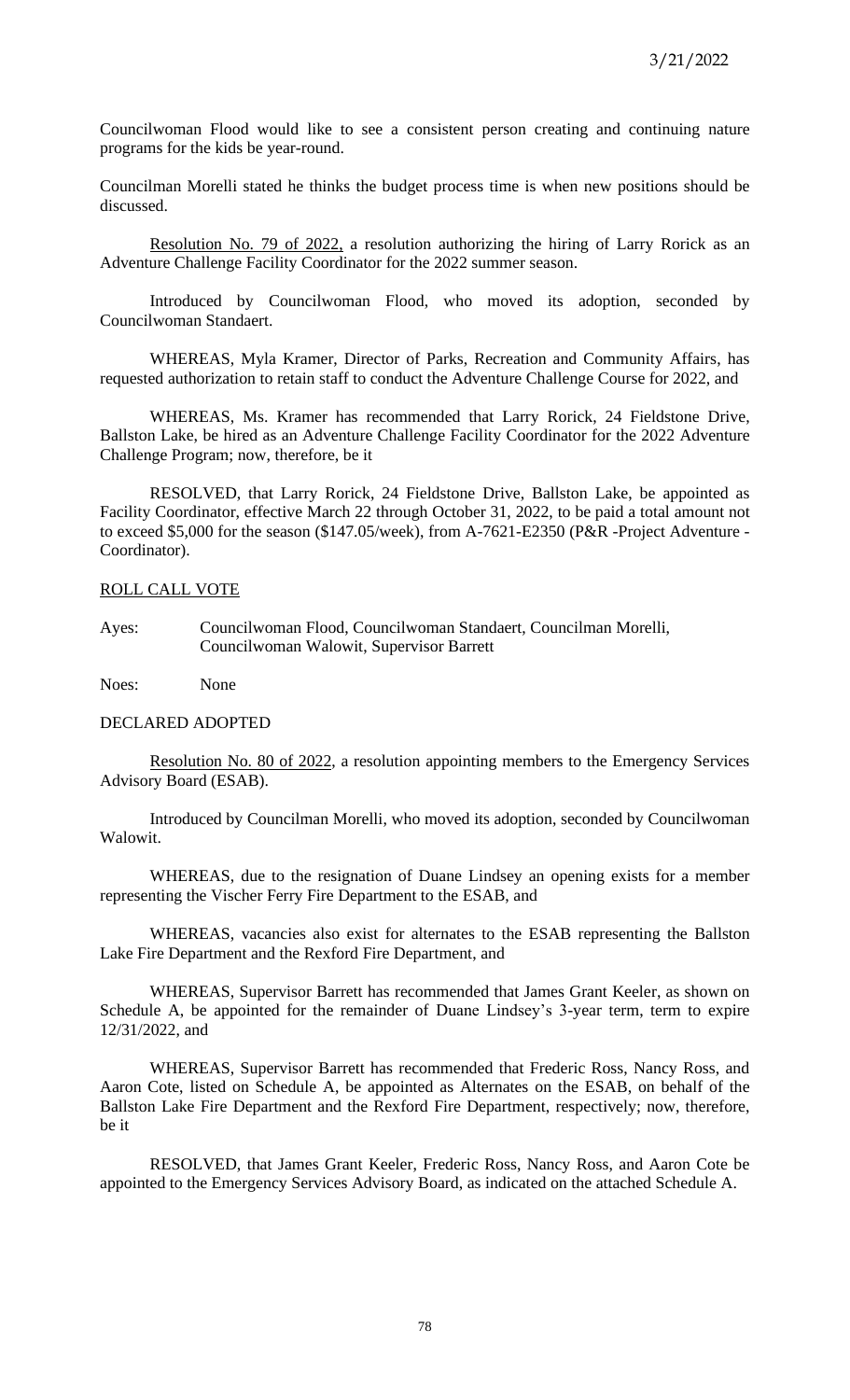## ROLL CALL VOTE

Ayes: Councilwoman Flood, Councilwoman Standaert, Councilman Morelli, Councilwoman Walowit, Supervisor Barrett

Noes: None

## DECLARED ADOPTED

| ESAB Appointments as of 3/21/2022 |                           |                 |                        |
|-----------------------------------|---------------------------|-----------------|------------------------|
| Location                          | Name & Address            | <b>End Date</b> | <b>Note</b>            |
| Vischer                           | <b>James Grant Keeler</b> | 12/31/2022      | Member, Remainder of   |
| Ferry Fire                        | 20 Van Vranken Rd         |                 | Duane Lindsey's 3-year |
|                                   | Clifton Park, NY 12065    |                 | term                   |
| <b>Ballston</b>                   | <b>Frederic Ross</b>      | 12/31/2022      | Alternate              |
| Lake Fire                         | 180 Ashdown Rd.           |                 |                        |
|                                   | Ballston Lake, NY 12019   |                 |                        |
| <b>Ballston</b>                   | <b>Nancy Ross</b>         | 12/31/2022      | Alternate              |
| Lake Fire                         | 180 Ashdown Rd            |                 |                        |
|                                   | Ballston Lake, NY 12019   |                 |                        |
| Rexford                           | Aaron Cote                | 12/31/2022      | Alternate              |
| Fire                              | 20 Blue Barns Rd.         |                 |                        |
|                                   | Rexford, NY 12148         |                 |                        |

Schedule A

Resolution No. 81 of 2022, a resolution scheduling a public hearing on a proposal to amend the Town Code Chapter 171-4 (G) (15) (a) regarding political signs.

Introduced by Councilwoman Standaert, who moved its adoption, seconded by Councilwoman Flood.

WHEREAS, the Supervisor has requested that amendments be made to Chapter 171-4 (G) (15) (a) of Town Code, regarding the time frame for the placement of political signs prior to primary elections, and

WHEREAS, the residents of Clifton Park overwhelmingly support reasonable limitations on the length of time that candidates and political parties may place political signs out in advance of primary and general elections for Federal, State and local elective offices, and

WHEREAS, the Town's local codes regarding political signs, contained in Chapter 171 of the Town Code, has long provided a 30-day limitation for the placement of such signs, prior to a general or special election and/or referendum, and

WHEREAS, the New York State Legislature has adjusted the primary election calendar in New York and has moved the primary election from September to June, and

WHEREAS, the Town Board wishes to schedule a public hearing to solicit the views and input from the community on a proposal to adjust the 30-day limitation accordingly; now, therefore, be it

RESOLVED, that a public hearing will be held on April 11, 2022, at 7:05 PM, on a proposal to amend the code to include primary election signage, per the attached draft legislation; and be it further

RESOLVED, that the Town Clerk is directed to publish appropriate notice of the same.

#### ROLL CALL VOTE

| Ayes: | Councilwoman Flood, Councilwoman Standaert, Councilman Morelli, |
|-------|-----------------------------------------------------------------|
|       | Councilwoman Walowit, Supervisor Barrett                        |
| Noes: | <b>None</b>                                                     |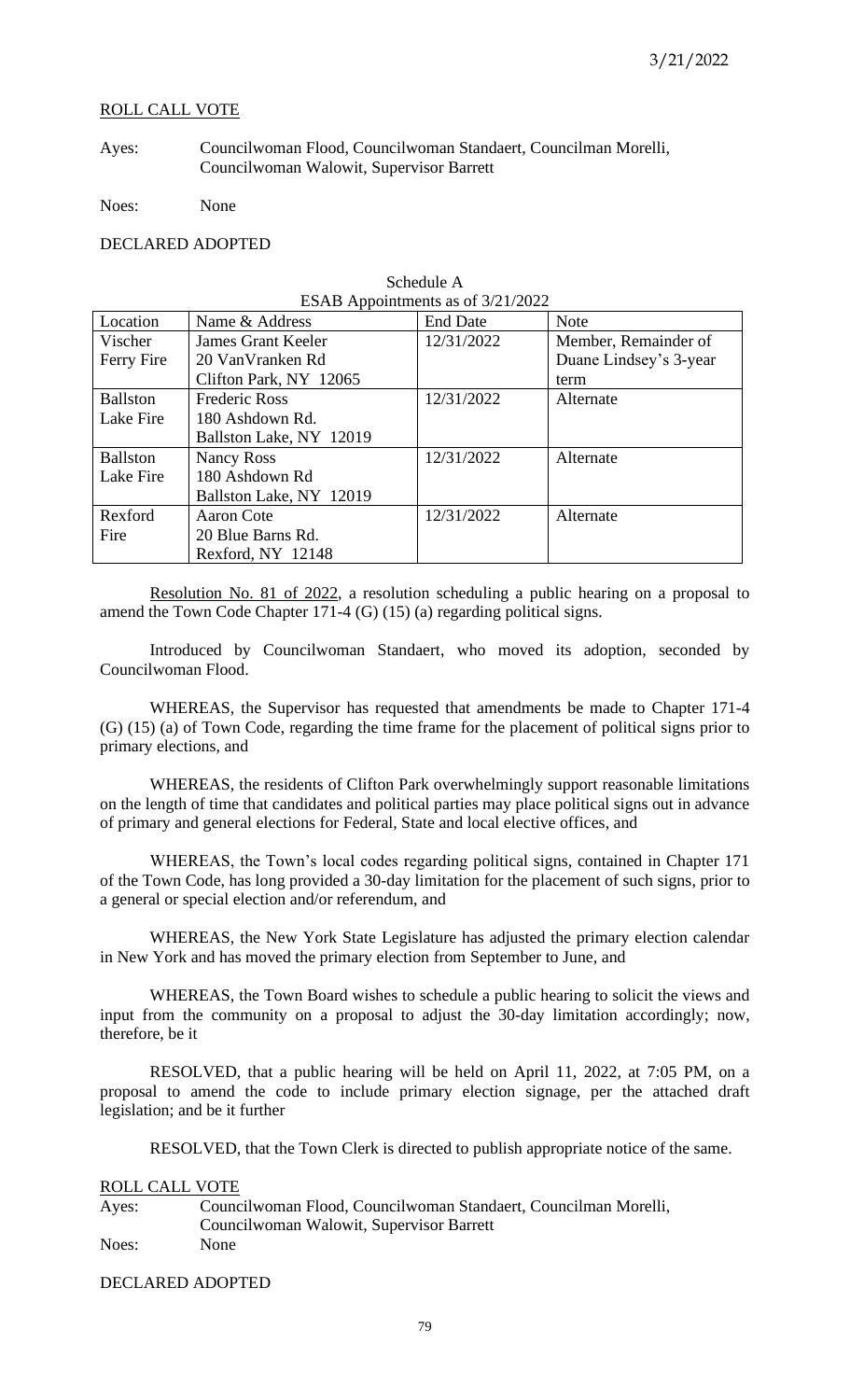Resolution No. 82 of 2022, a resolution authorizing the implementation, and funding in the first instance 100% of the federal-aid and State "Marchiselli" Program-aid eligible costs, of a transportation federal-aid project, and appropriating funds, therefore.

Introduced by Councilwoman Standaert, who moved its adoption, seconded by Councilman Morelli.

WHEREAS, a Project for the NYS 146/146A Bicycle and Pedestrian Access Improvements within the Town of Clifton Park, Saratoga County, P.I.N. 1085.48 ("the Project") is eligible for funding under Title 23 U.S. Code, as amended, that calls for the apportionment of the costs such program to be borne at the ratio of 80% federal funds and 20% non-federal funds, and

WHEREAS, the Town of Clifton Park desires to advance the Project by making a commitment of 100% of the non-federal share of the costs of design;

NOW, THEREFORE, the Town of Clifton Park Town Board, duly convened does hereby

RESOLVE, that the Town Board hereby approves the above-subject project, and it is hereby further

RESOLVED, that the Town Board hereby authorizes the Comptroller to pay in the first instance 100% of the federal and non-federal share of the cost of design work for the Project or portions thereof, and it is further

RESOLVED, that the sum of \$182,000 (one hundred eighty-two thousand dollars) is hereby appropriated from H62 (Capital Project - NYS 146/146A Improvements) and made available to cover the cost of participation in the design phase of the Project, and it is further

RESOLVED, that in the event the full federal and non-federal share costs of the project exceeds the amount appropriated above, the Town Board shall convene, as soon as possible, to appropriate said excess amount immediately, upon the notification by the New York State Department of Transportation thereof, and it is further

RESOLVED, that the Town Supervisor be and is hereby authorized to execute all necessary agreements, certifications or reimbursement requests for federal aid and/or Marchiselli Aid on behalf of the Town of Clifton Park with the New York State Department of Transportation, in connection with the advancement or approval of the Project and providing for the administration of the Project and the municipality's first instance funding of project costs and permanent funding of the local share of federal-aid and state-aid eligible Project costs and all Project costs within appropriations therefore that are not so eligible, and it is further

RESOLVED, that a certified copy of this resolution be filed with the New York State Commissioner of Transportation, by attaching it to any necessary agreement in connection with the Project, and it is further

RESOLVED, that the Comptroller is authorized to establish a new Capital Projects Fund H62 (Capital Project - NYS 146/146A Improvements); and be it further

RESOLVED, this resolution shall take effect immediately.

#### ROLL CALL VOTE

Ayes: Councilwoman Flood, Councilwoman Standaert, Councilman Morelli, Councilwoman Walowit, Supervisor Barrett

Noes: None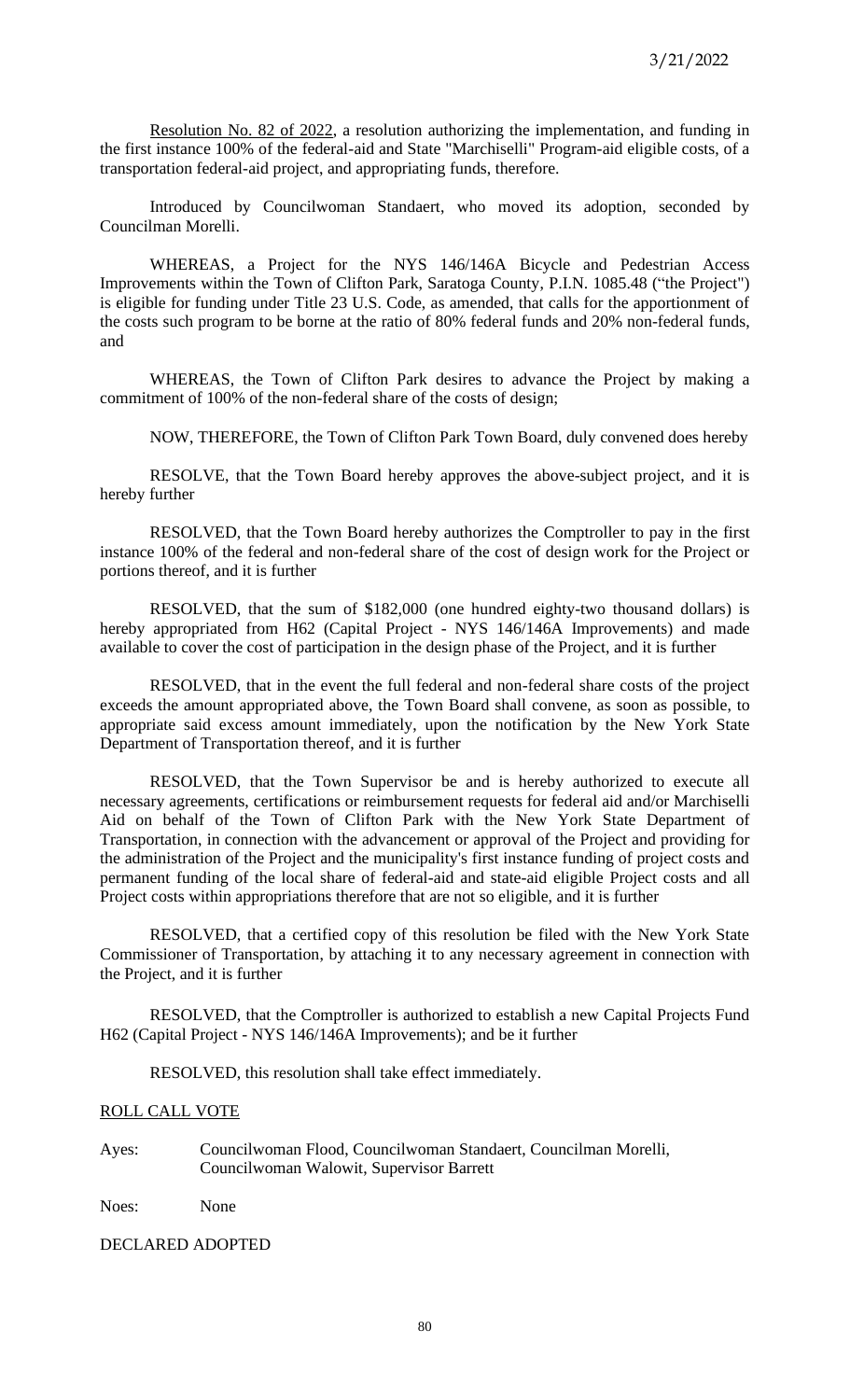Resolution No. 83 of 2022, a resolution to approve an Engineering/Consulting Contract with M.J. Engineering and Land Surveying, P.C., for construction inspection services for the Moe Road Multi-use Path Gap Closure Trail Project.

Introduced by Councilwoman Flood, who moved its adoption, seconded by Councilwoman Standaert.

WHEREAS, the Town has been awarded funding to supplement the Moe Road Multi-use Path Gap Closure Trail Project through the Federal Highway Administration Congestion Mitigation and Air Quality Improvement Program, and

WHEREAS, by Resolution No. 100 of 2021, the Town Board authorized funding the project in the first instance, and appropriated \$150,122 for design and right-of-way analysis, and

WHEREAS, by Resolution No. 209 of 2021, the Town Board approved just compensation funding for right-of-way acquisitions necessary for the project, and

WHEREAS, the Town Board wishes to advance the project by authorizing M.J. Engineering to prepare final design and bid documents, and to perform construction inspection services for the project; now, therefore, be it

RESOLVED, that the Supervisor is authorized to execute the attached Engineering/Consulting contract with M. J. Engineering in the amount of \$120,000; and be it further

RESOLVED, that the Comptroller is authorized to transfer an amount not to exceed \$120,000 from A-914 (Unassigned Fund Balance) to H58-7629-135 (Moe Road Gap Closure Project – Trails – Engineering) to offset costs associated with the contract in the first instance, pending 80/20 % federal local funding reimbursements.

#### ROLL CALL VOTE

Ayes: Councilwoman Flood, Councilwoman Standaert, Councilman Morelli, Councilwoman Walowit, Supervisor Barrett

Noes: None

#### DECLARED ADOPTED

Resolution No. 84 of 2022, a resolution accepting a quote from EWASTE+ to handle the collection of electronics at the permanent recycling site located at the Clifton Park Transfer Station.

Introduced by Councilwoman Standaert, who moved its adoption, seconded by Councilman Morelli.

WHEREAS, the Town has facilitated the recycling of electronics through contracts with EWASTE+, formerly known as Regional Computer Recycling & Recovery (RCR&R) since 2015, and

WHEREAS, the electronics recycling industry continues to evolve consistent with state regulations and incentives, and

WHEREAS, the Town solicited proposals from vendors to renew the contract for the collection of electronics, at the permanent recycling site at the Clifton Park Transfer Station, to support the efficient recycling of electronic components consistent with state regulations, and as a revenue opportunity for the Town, and

WHEREAS, due to reductions in the industries covering the electronic recycling program, direct costs of year-round recycling have increased and the lists of available products has decreased, and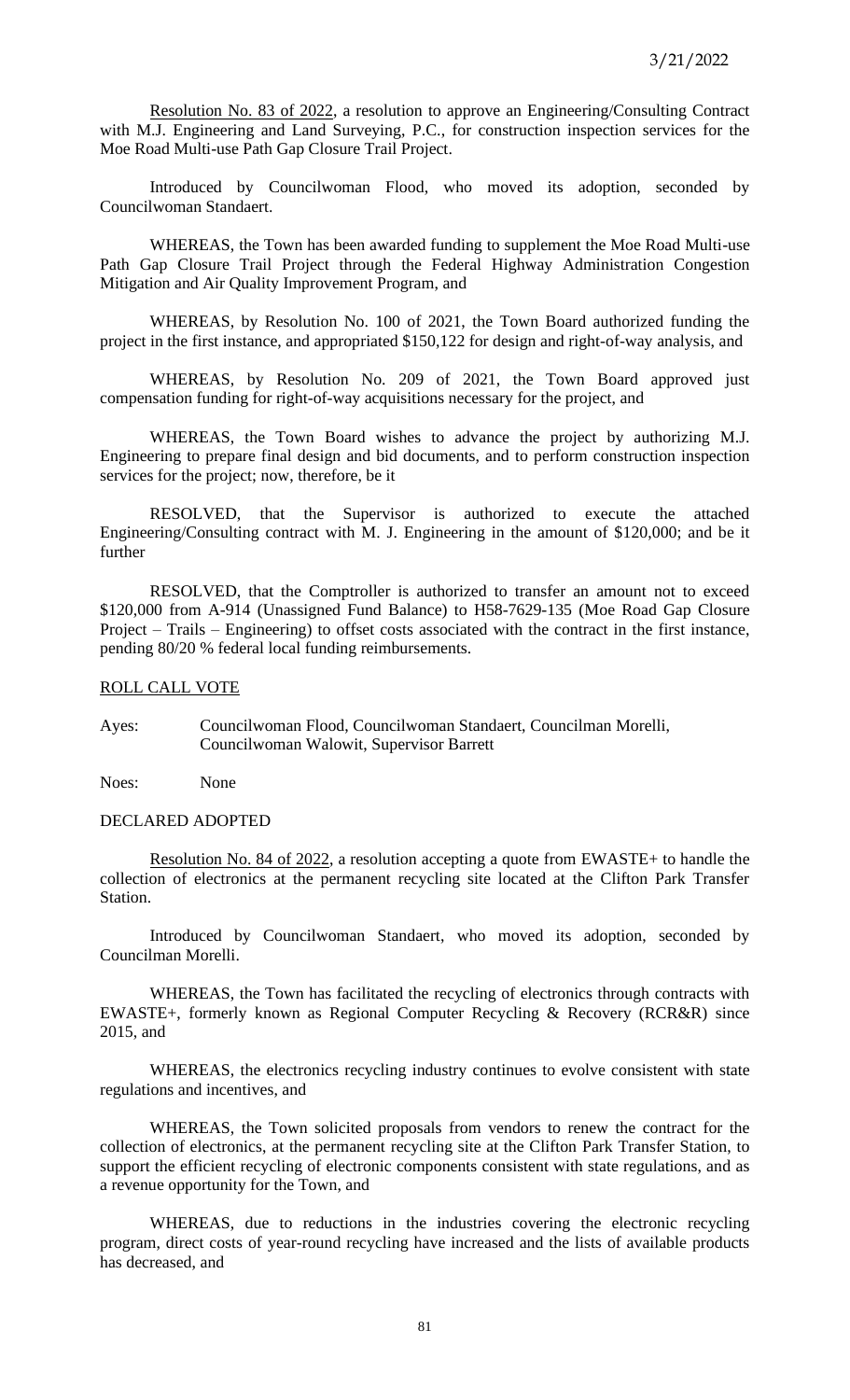WHEREAS, the Town received two proposals from available electronics recyclers, and

WHEREAS, Scott Reese, Stormwater Management Technician, has reviewed the Proposals and recommends awarding the Contract to EWASTE+, Victor, New York, as the lowest overall responsible vendor who has submitted a quote of \$.35 per pound, for the removal of CRT (glass) monitors, CRT televisions and rear projection televisions, no charge for transportation and most electronic items, per attached; now, therefore, be it

RESOLVED, that the Supervisor is authorized to set the price for acceptance of television monitors at the permanent electronics recycling facility, based upon actual costs to the Town for the contract period March 28, 2022, through March 28, 2023; and be it further

RESOLVED, that the Supervisor is authorized to sign a one-year contract with the option to extend annually upon mutual agreement consistent with the attached proposal and Schedule A from EWASTE+, Victor, New York.

## ROLL CALL VOTE

Ayes: Councilwoman Flood, Councilwoman Standaert, Councilman Morelli, Councilwoman Walowit, Supervisor Barrett

Noes: None

#### DECLARED ADOPTED

Resolution No. 85 of 2022, a resolution increasing the Community Action Fund Revenue to include payments from Apparel Impact for the placement of apparel and textile recycling bins at the Town Transfer Station.

Introduced by Councilman Morelli, who moved its adoption, seconded by Councilwoman Walowit.

WHEREAS, Resolution No. 46 of 2019, established the Community Action Fund Committee, to establish a process to support non-profit community programs and organizations that directly assist people in Clifton Park, and

WHEREAS, the initial revenue for the Community Action Fund was derived from the collection of bottles and cans donated in support of the program, and

WHEREAS, Resolution No. 41 of 2022, authorized an agreement with Apparel Impact for clothing recycling bins, to be placed at the Transfer Station with the Town to be compensated at a rate of \$.05 per pound, and

WHEREAS, the Supervisor wishes to direct those funds received from Apparel Impact to the Community Action Fund; now, therefore, be it

RESOLVED, that the Comptroller is authorized to record funds received from Apparel Impact to the A-02707 (General Fund -Community Action Funds).

#### ROLL CALL VOTE

Ayes: Councilwoman Flood, Councilwoman Standaert, Councilman Morelli, Councilwoman Walowit, Supervisor Barrett

Noes: None